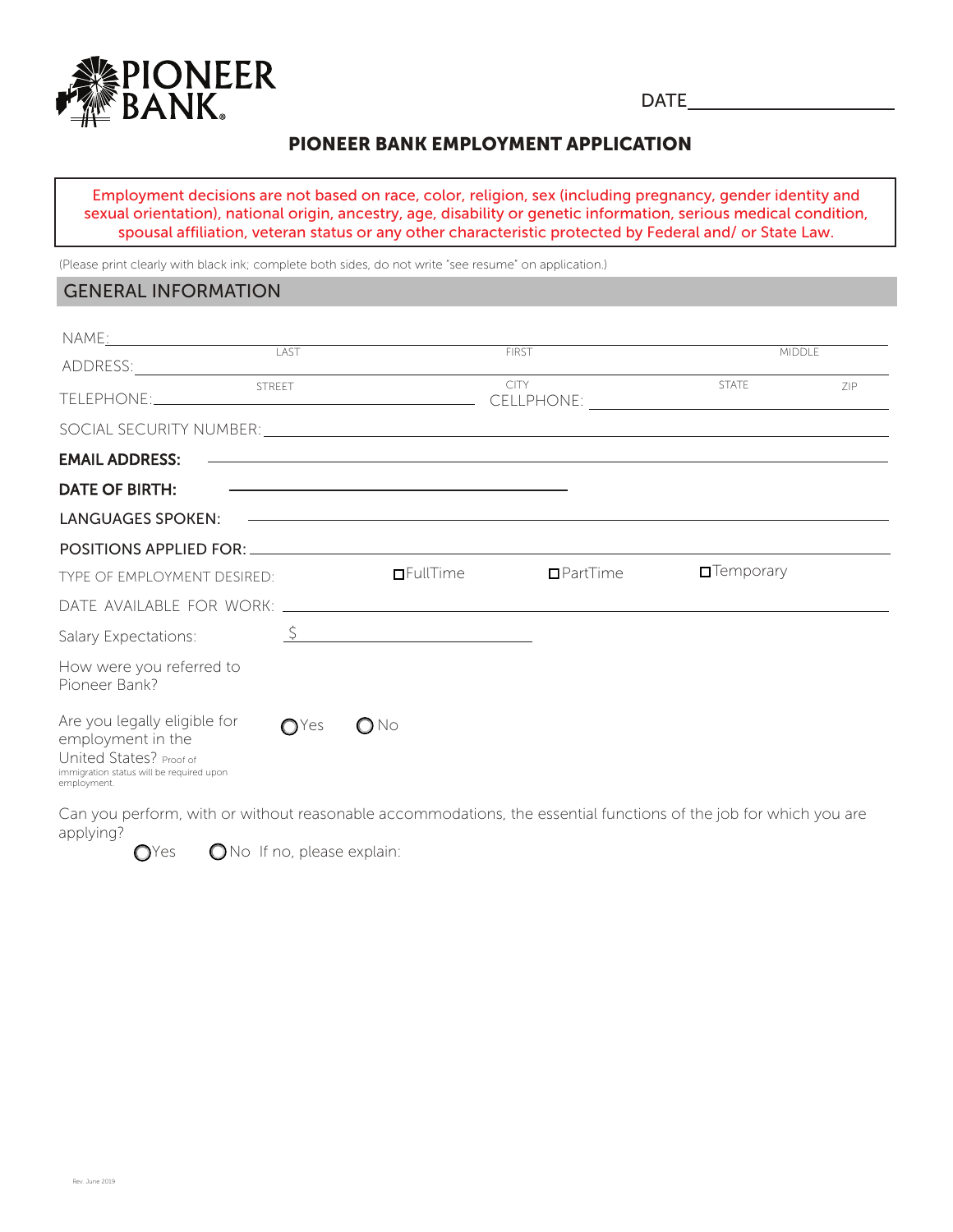### EDUCATION

| High School graduate or equivalent?                                                                  | Yes                                                            | $\bigcirc$ No | High School Attended __________________                                                                                                                                                                                              |  |  |  |
|------------------------------------------------------------------------------------------------------|----------------------------------------------------------------|---------------|--------------------------------------------------------------------------------------------------------------------------------------------------------------------------------------------------------------------------------------|--|--|--|
| Circle highest school year completed:                                                                | O <sub>9</sub> O <sub>10</sub> O <sub>11</sub> O <sub>12</sub> |               | College 01 02 03 04 05 06                                                                                                                                                                                                            |  |  |  |
| College, Universities or Technical Schools attended:                                                 |                                                                |               |                                                                                                                                                                                                                                      |  |  |  |
| <b>School Location</b>                                                                               | <b>Class Ranking</b>                                           | <b>GPA</b>    | Major                                                                                                                                                                                                                                |  |  |  |
|                                                                                                      |                                                                |               |                                                                                                                                                                                                                                      |  |  |  |
| ODay or ONight School<br>$O$ Yes $O$ No<br>Are you planning to pursue further studies?               |                                                                |               |                                                                                                                                                                                                                                      |  |  |  |
|                                                                                                      | If so, when, where, and what courses?_____                     |               |                                                                                                                                                                                                                                      |  |  |  |
| Activities, clubs, sports, offices held:                                                             |                                                                |               |                                                                                                                                                                                                                                      |  |  |  |
|                                                                                                      |                                                                |               |                                                                                                                                                                                                                                      |  |  |  |
|                                                                                                      |                                                                |               |                                                                                                                                                                                                                                      |  |  |  |
| List any friends or relatives                                                                        |                                                                |               |                                                                                                                                                                                                                                      |  |  |  |
| <b>OFFICE AND COMPUTER SKILLS</b>                                                                    |                                                                |               |                                                                                                                                                                                                                                      |  |  |  |
| Are you familiar with other software? i.e. Windows, Adobe, Excel, Word                               |                                                                |               | $\bigcirc$ No<br>$\bigcirc$ Yes                                                                                                                                                                                                      |  |  |  |
| Please list the application software of which you are proficient: __________________________________ |                                                                |               |                                                                                                                                                                                                                                      |  |  |  |
| Typewriter<br>$\Box$ CRT                                                                             | Switchboard                                                    |               | Other <u>and the contract of the contract of the contract of the contract of the contract of the contract of the contract of the contract of the contract of the contract of the contract of the contract of the contract of the</u> |  |  |  |
| □ Calculator by Touch                                                                                | Teller Terminal                                                | □ Data Entry  |                                                                                                                                                                                                                                      |  |  |  |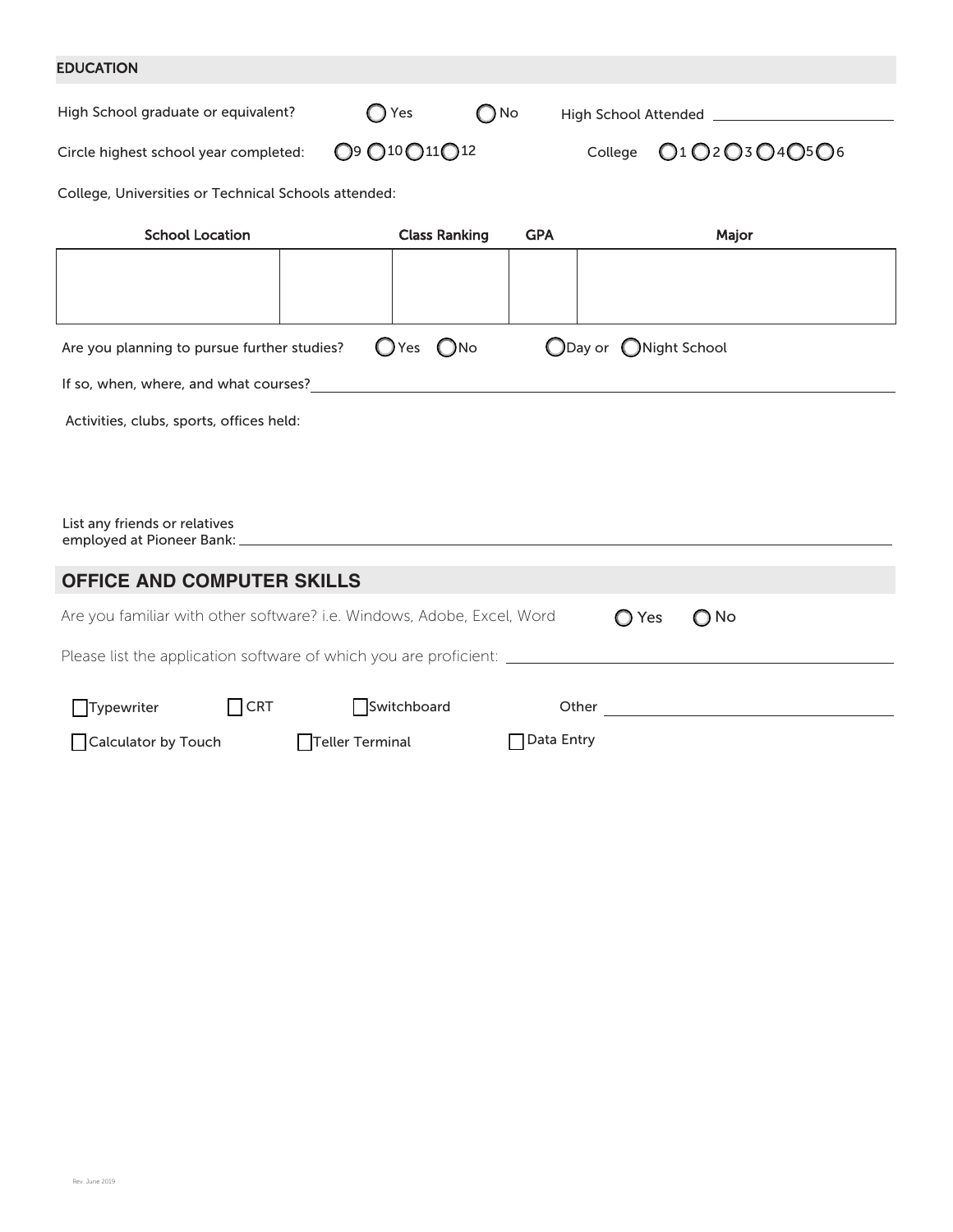|                                  |             |           | EMPLOYMENT HISTORY: List your last three (3) employers, starting with the most recent, including military experience.                        |                       |               |
|----------------------------------|-------------|-----------|----------------------------------------------------------------------------------------------------------------------------------------------|-----------------------|---------------|
| 1) COMPANY                       |             |           | ADDRESS                                                                                                                                      |                       | TELEPHONE     |
| DATES<br>EMPLOYED:               | <b>FROM</b> | <b>TO</b> | STARTING SALARY                                                                                                                              | <b>LEAVING SALARY</b> | SUPERVISOR    |
| YOUR DUTIES:                     |             |           |                                                                                                                                              |                       |               |
| REASON FOR LEAVING:              |             |           |                                                                                                                                              |                       |               |
| 2) COMPANY                       |             |           | ADDRESS                                                                                                                                      |                       | TELEPHONE     |
| <b>DATES</b><br>EMPLOYED:        | <b>FROM</b> | <b>TO</b> | STARTING SALARY                                                                                                                              | LEAVING SALARY        | SUPERVISOR    |
| YOUR DUTIES:                     |             |           |                                                                                                                                              |                       |               |
| REASON FOR LEAVING:              |             |           |                                                                                                                                              |                       |               |
| 3) COMPANY                       |             |           | ADDRESS                                                                                                                                      |                       | TELEPHONE     |
| DATES<br><b>EMPLOYED:</b>        | <b>FROM</b> | TO        | STARTING SALARY                                                                                                                              | LEAVING SALARY        | SUPERVISOR    |
| YOUR DUTIES:                     |             |           |                                                                                                                                              |                       |               |
| REASON FOR LEAVING:              |             |           |                                                                                                                                              |                       |               |
|                                  |             |           | MAY WE CONTACT THE ABOVE EMPLOYERS FOR REFERENCE CHECKING PURPOSES?<br>PLEASE IDENTIFY BY NUMBER ANY EMPLOYER YOU DO NOT WISH US TO CONTACT: | $\bigcirc$ YES        | $\bigcirc$ NO |
|                                  |             |           | REFERENCES: Include THREE individuals familiar with your work ability. Do not include relatives                                              |                       |               |
|                                  | <b>NAME</b> |           | <b>TITLE</b>                                                                                                                                 | <b>TELEPHONE</b>      | YEARS KNOWN   |
|                                  |             |           |                                                                                                                                              |                       |               |
|                                  |             |           |                                                                                                                                              |                       |               |
|                                  |             |           |                                                                                                                                              |                       |               |
| <b>CERTIFICATION AND RELEASE</b> |             |           |                                                                                                                                              |                       |               |

It is understood and agreed that any misrepresentation by me in this application will be sufficient cause for cancellation of this application and/ or separation from Pioneer Bank's service if I have been employed. Furthermore, I understand that just as I am free to resign at any time, Pioneer Bank reserves the right to terminate my employment at any time, with or without cause and without prior notice. I understand that no representative of Pioneer Bank has the authority to make any assurances to the contrary.

I authorize Pioneer Bank and/or its agents, including consumer reporting bureaus, to obtain information about me if job related.

I authorize all former employers, persons, schools, companies and law enforcement authorities to release any information concerning my background and hereby release said former employers, persons, schools, companies and law enforcement authorities from any liability for any damage whatsoever for issuing this information.

Signature of Applicant\_

Rev. June 2019

 $Data<sub>-</sub>$ 

### **Print Form**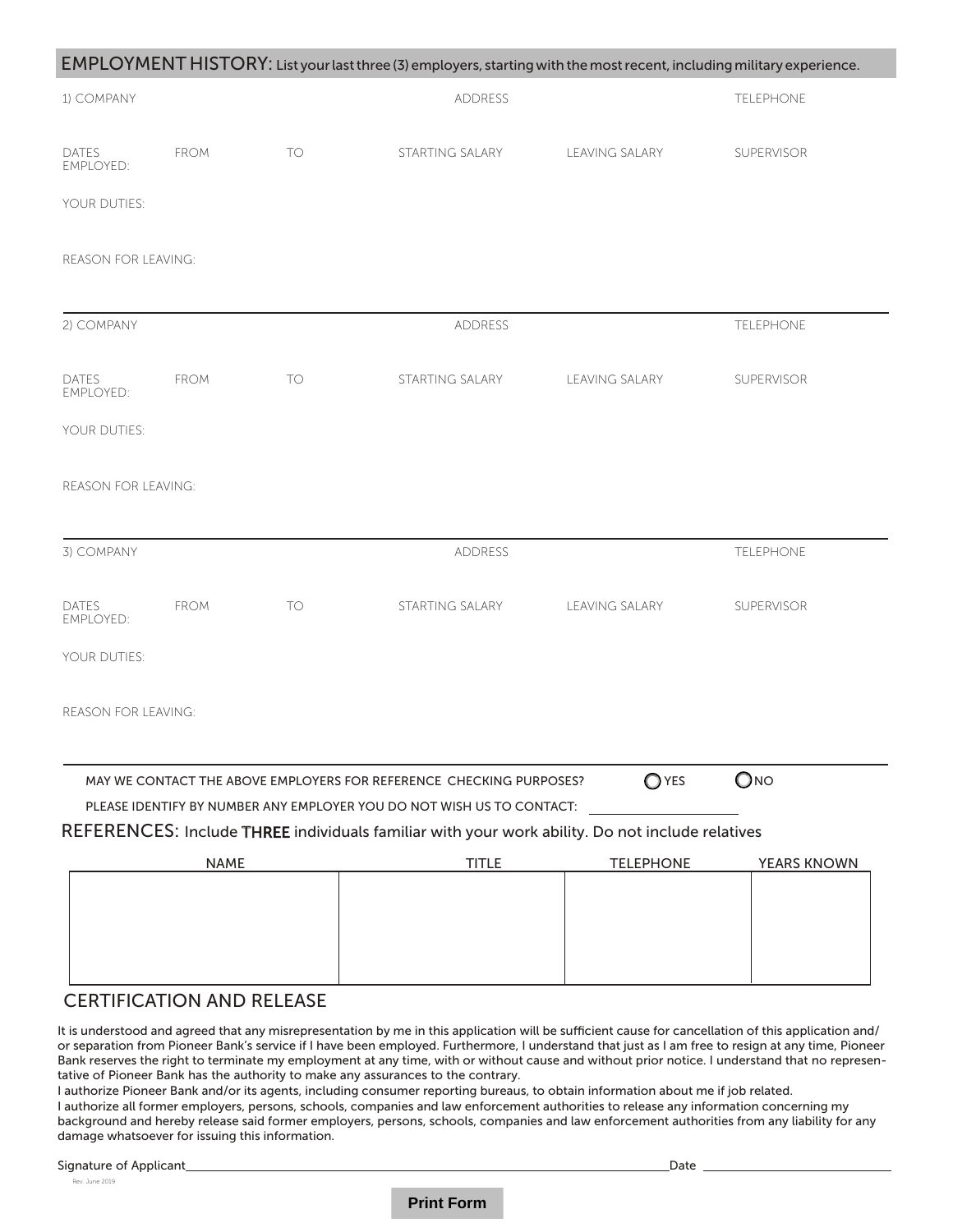# **AFFIRMATIVE ACTION FORM**

Government Agencies require reports on status of applicants. This data is for analysis and affirmative action only. Submission is voluntary. Failure to supply this information will not jeopardize or adversely affect any consideration you may receive for employment or later advancement in employment.

| Sex: | Male                                                                                             | $\mathcal{\mathcal{F}}$ emale                                                                                                                                                                                                                                                                                                                                                                                                                                                                                                                                                                                 |
|------|--------------------------------------------------------------------------------------------------|---------------------------------------------------------------------------------------------------------------------------------------------------------------------------------------------------------------------------------------------------------------------------------------------------------------------------------------------------------------------------------------------------------------------------------------------------------------------------------------------------------------------------------------------------------------------------------------------------------------|
|      | <b>Race/Ethnicity:</b>                                                                           |                                                                                                                                                                                                                                                                                                                                                                                                                                                                                                                                                                                                               |
|      | maintains tribal affiliation or community attachment.<br>"African American".                     | American Indian or Alaskan Native: A person having origins in any of the original<br>peoples of North America and South America (including Central America), and who<br>Asian: A person having origins in any of the original peoples of the Far East,<br>Southeast, Asia or the Indian subcontinent, including,, for example, Cambodia, China,<br>India, Japan, Korea, Malaysia, Pakistan, the Philippine Islands, Thailand and Vietnam.<br>Black of African American: A person having origins in any of the Black<br>racial groups of Africa. Terms such as "Haitian" can be used in addition to "Black" or |
|      | original peoples of Hawaii, Guam, Samoa or other Pacific Islands.                                | Native Hawaiian or Other Pacific Islander: A person having origins in any of the<br>$\bigcirc$ White: A person having origins in any of the original peoples of Europe, North Africa                                                                                                                                                                                                                                                                                                                                                                                                                          |
|      | or the Middle East.<br>or South American or other Spanish culture or origin, regardless of race. | O Hispanic or Latino (all races): A person of Mexican, Puerto Rican, Cuban, Central                                                                                                                                                                                                                                                                                                                                                                                                                                                                                                                           |
|      | any race other than White.                                                                       | Hispanic or Latino (White race only): A person of Mexican, Puerto<br>Rican, Cuban, Central or South American or other Spanish culture or origin and of                                                                                                                                                                                                                                                                                                                                                                                                                                                        |
|      | race other than White.                                                                           | Hispanic or Latino (all other races): A person of Mexican, Puerto Rican,<br>Cuban, Central or South American or other Spanish culture or origin, and of any                                                                                                                                                                                                                                                                                                                                                                                                                                                   |
|      | further contact is made with the applicant.                                                      | <u><b>O</b> Race missing or unknown</u> : Applies to applicants only, where a resume or<br>application that is screened is received without any racial or ethnic identification and no                                                                                                                                                                                                                                                                                                                                                                                                                        |

**Veteran:** OYes ONo

Please identify where you learned about an employment opportunity with this organization.

| $\square$ Newspaper Ad     |  |
|----------------------------|--|
| $\square$ Employee Referra |  |
| $\Box$ Recruiter           |  |
| $\Box$ Other               |  |

 $\square$  Tech School/College Placement  $\Box$  Temporary Service  $\Box$ State Employment Service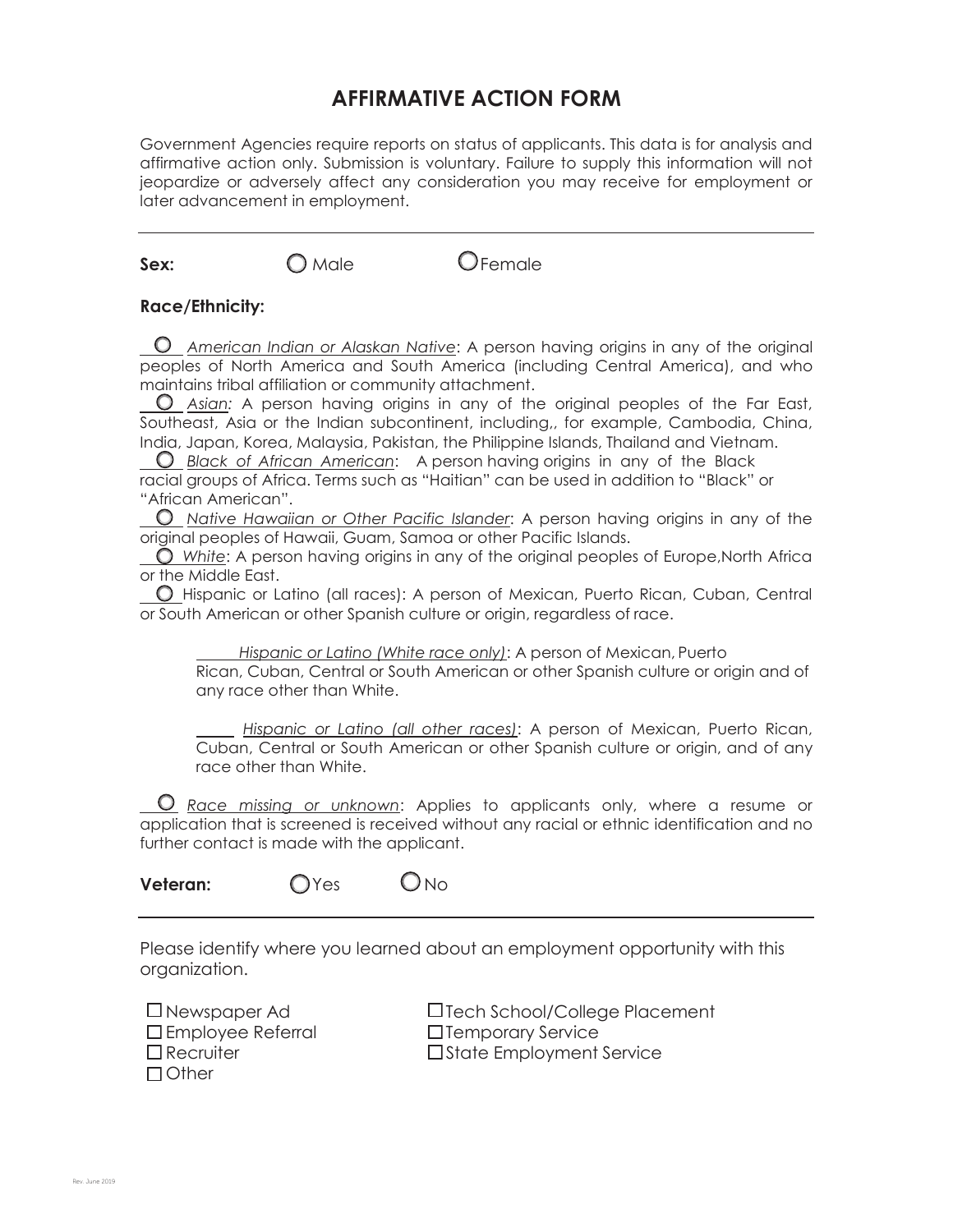# **PIONEER BANK APPLICANT DISCLOSURE STATEMENT**

The Fair Credit Reporting Act (Public Law 91-588) requires that we advise you that a consumer report will be obtained for employment purposes as part of the pre-employment credit and background investigation and at any time during your employment. If a Consumer Reporting Agency is engaged in this investigation, information relevant to the nature and scope of the inquiry, if one is made, will be provided to you upon your written request.

Acknowledgement is hereby made that a consumer report will be pulled in connection with the position for which the undersigned is applying.

HR Signature

Date

Please sign below to signify receipt of the foregoing disclosure

Candidate Signature